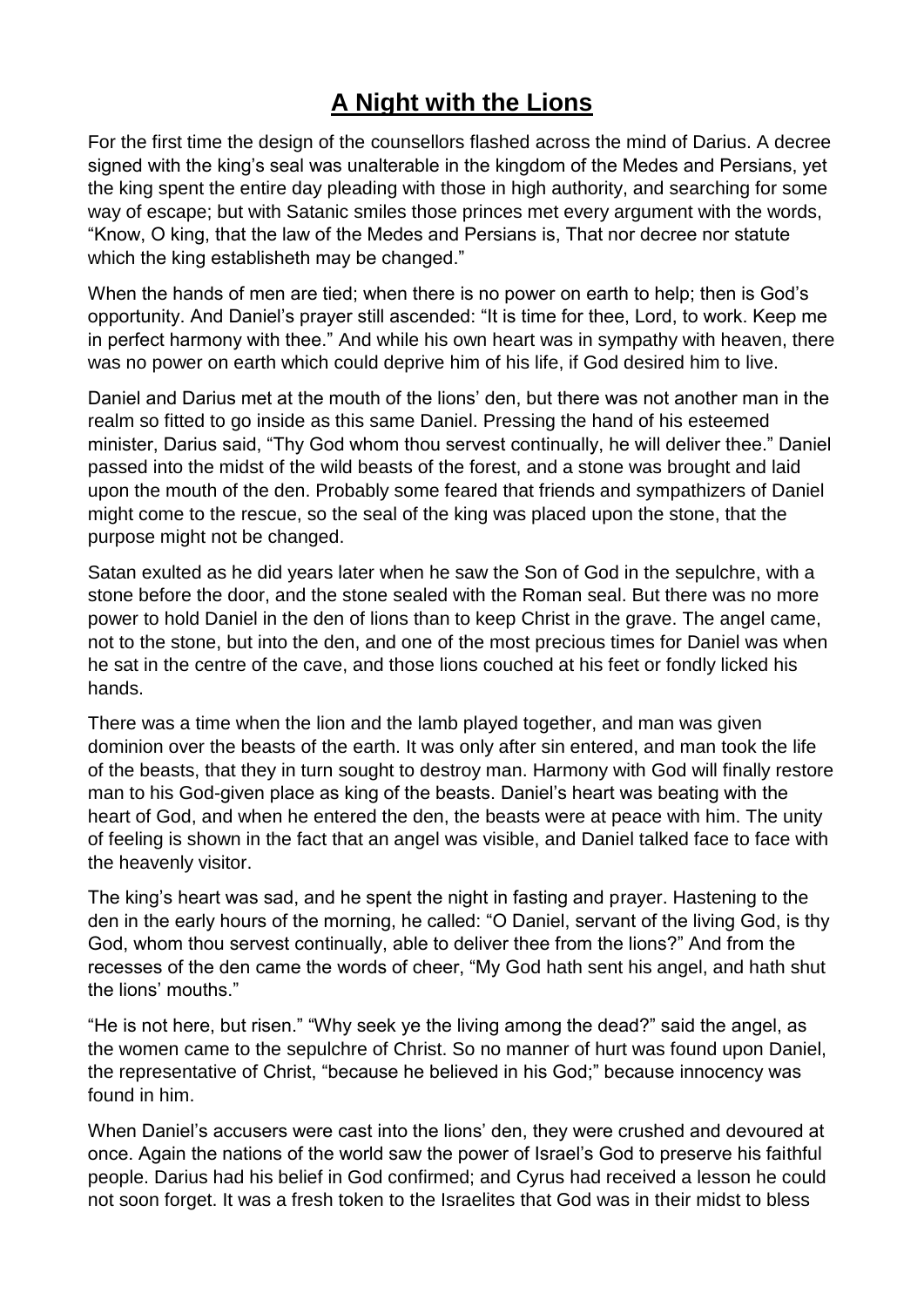them. To Daniel came the voice of God promising patience and strength to perform his duties as a servant of God. Greater light came to Daniel, for it was after this experience that a large portion of the prophecies were given to him.

Darius published to "all people, nations, and languages, that dwell in all the earth," "that in every dominion of my kingdom men tremble and fear before the God of Daniel." Thus God not only honoured Daniel by a most miraculous deliverance, but his integrity was the means of publishing the truth throughout the world. From this time Daniel prospered-during the reign of Darius, and in the reign of Cyrus, who issued the wonderful decree for the deliverance of the Jews.

If sick at heart because of the seeming prosperity of the wicked and the increase of wickedness among men in high places, learn their fate from the sixth chapter of Daniel.

If oppressed because of adherence to the Word of God, remember that Daniel represents all such, and what was done for him will be done for all whom Heaven favours to-day. Though death claim the body, the promise of God is a speedy resurrection; and whether in death, in prison, or the den of lions, Satan has no power over Christ. "I am come that ye might have life, and that ye might have it more abundantly."

In Daniel chapter 6 we saw what happened to Daniel when he continued to be faithful to God. He was thrown into a den of lions, yet God sent His angels to shut the lion's mouths and protect Daniel. Daniel was not willing to put the king above God. We saw that God and His law are eternal and unchangeable.

His law exemplifies His character, and like a mirror, it shows us where we are out of harmony with Him. Most people keep at least eight of the commandments, but John, in the book of Revelation, pictures God's last day people, "That keep the commandments of God, and the faith of Jesus." As we looked at the principles of God's law we learned that the first four commandments focus on our relationship with God, while the last six focus on our relationship with each other. We agreed that we couldn't do away with any of them if we wanted to have complete peace and harmony with God and each other. Let's just review the principles of God's Law:

### **Relationship with God Relationship with Mankind**

1. Loyalty, 2. True Worship, 3. Reverence, 4. Holy Time, 5. Respect for Authority (Parental, Civil, and Spiritual), 6. Respect for Life, 7. Purity of Heart, 8. Honesty, 9. Truthfulness, 10. Contentment

Christians today believe in most of these principles; therefore, in this study we would like to focus on the one commandment that most of the world either forgets or doesn't think matters, and that's the fourth commandment. This commandment deals with the principle of "Holy Time," a divine appointment for each of us, every week. Only a Holy God can make Time Holy. So let's see how the Bible describes "Holy Time" starting from the beginning of time. Genesis 2:1-3

"Thus the heavens and the earth were finished, and all the host of them. And on the seventh day God ended his work which he had made; and he rested on the seventh day from all his work which he had made. And God blessed the seventh day, and sanctified it: because that in it he had rested from all his work which God created and made."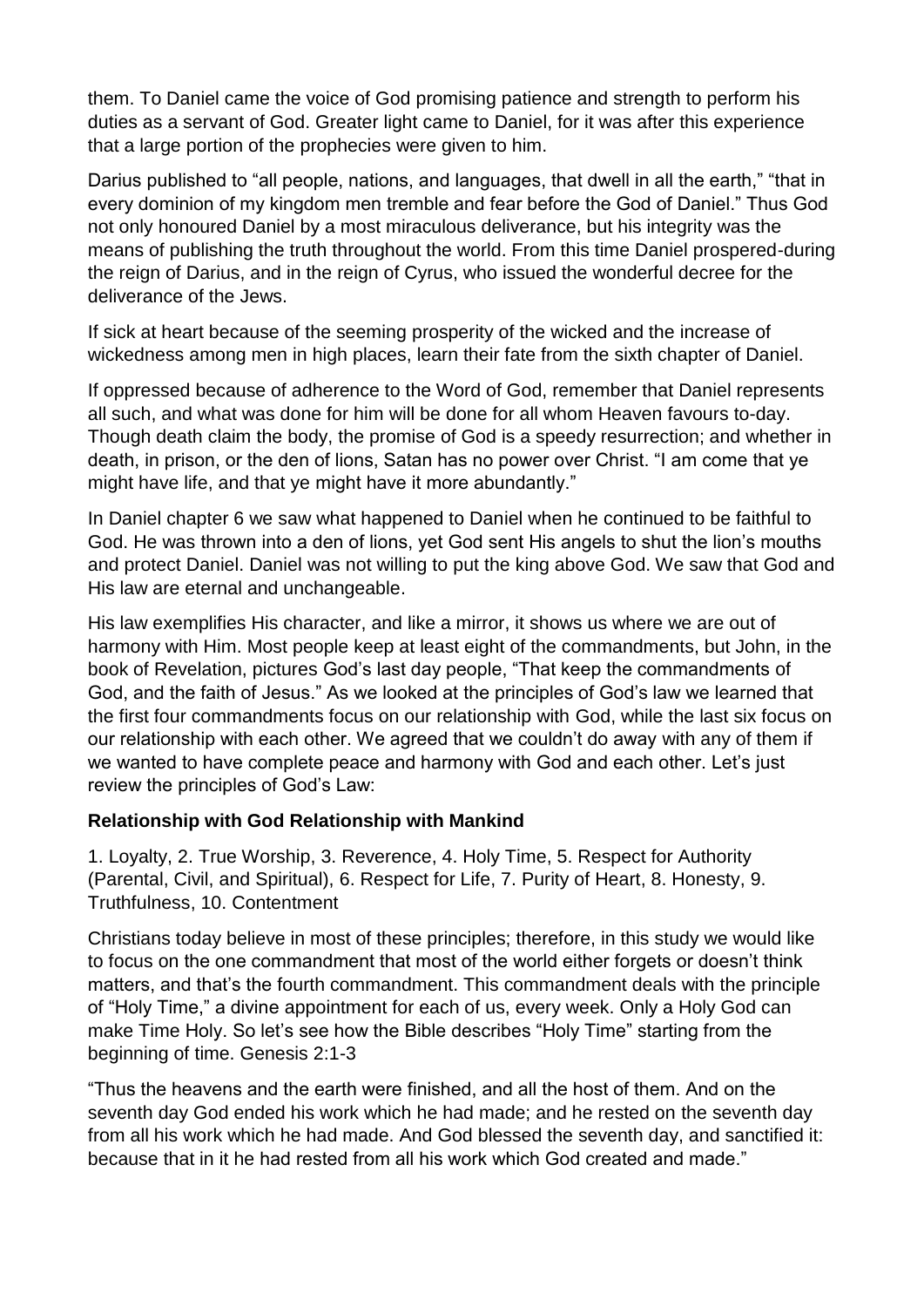Did you see that, after the crowning act of creation, God created a day of rest? A day He blessed and sanctified (that means to make Holy). God now set apart the seventh day of the week for Adam and Eve to worship Him and come apart from their daily routine. Even before sin entered this world, God had given them the Sabbath. Now some Christians say that the Ten Commandments began on Mount Sinai.

But notice the next two passages of Scripture. Genesis 26:5 "Because that Abraham obeyed my voice, and kept my charge, my commandments, my statutes, and my laws."

More than three hundred years before the commandments were given on Mount Sinai, the Bible says that Abraham "obeyed my voice, and kept my charge, my commandments, my statutes, and my laws. "Let's now go to another example of how God expected His people to know and keep His commandments, before they were written on tables of stone and given to Moses. God led the children of Israel out of Egypt, through the Red Sea, and into the wilderness. As they crossed the wilderness, God supplied their every need. Giving them water to drink and a portion of daily bread.

### Exodus 16:4-5

"Then said the LORD unto Moses, Behold, I will rain bread from heaven for you; and the people shall go out and gather a certain rate every day, that I may prove them, whether they will walk in my law, or no. And it shall come to pass, that on the sixth day they shall prepare that which they bring in; and it shall be twice as much as they gather daily."

Notice that the 10 Commandments haven't been written on two tables of stone yet! The commandments come in Exodus chapter 20. Yet, God is going to call His people into accountability. To be loyal and to keep of the Seventh day Sabbath. God knew that the Israelites had been taught to keep the commandments, yet, after 400 years of bondage in Egypt, they needed to be reminded of the importance of keeping all of them. You see, the 10 Commandments didn't start at Mount Sinai, but have been part of God's character and government in heaven for ever. The war that started in heaven, and was brought to this earth, was all over Satan's decision, to not keep God's law. Now, after bringing Israel out of Egypt, and into the wilderness, God began to help them again see the holiness of the Seventh day Sabbath. He desired to build a solid, loving, relationship with them on the day He set aside, as "Holy Time." The sixth day of the week became known as the "Preparation Day," a day to prepare for the Seventh day Sabbath.

### Exodus 16:15

"And when the children of Israel saw it, they said one to another, It is manna: for they whilst not what it was. And Moses said unto them, This is the bread which the LORD hath given you to eat."

#### Exodus 16:25-30

"And Moses said, Eat that today; for today is a Sabbath unto the LORD: today ye shall not find it in the field. Six days ye shall gather it; but on the seventh day, which is the Sabbath, in it there shall be none. And it came to pass, that there went out some of the people on the seventh day for to gather, and they found none. And the LORD said unto Moses, How long refuse ye to keep my commandments and my laws? See, for that the LORD hath given you the Sabbath, therefore he giveth you on the sixth day the bread of two days; abide ye every man in his place, let no man go out of his place on the seventh day. So the people rested on the seventh day."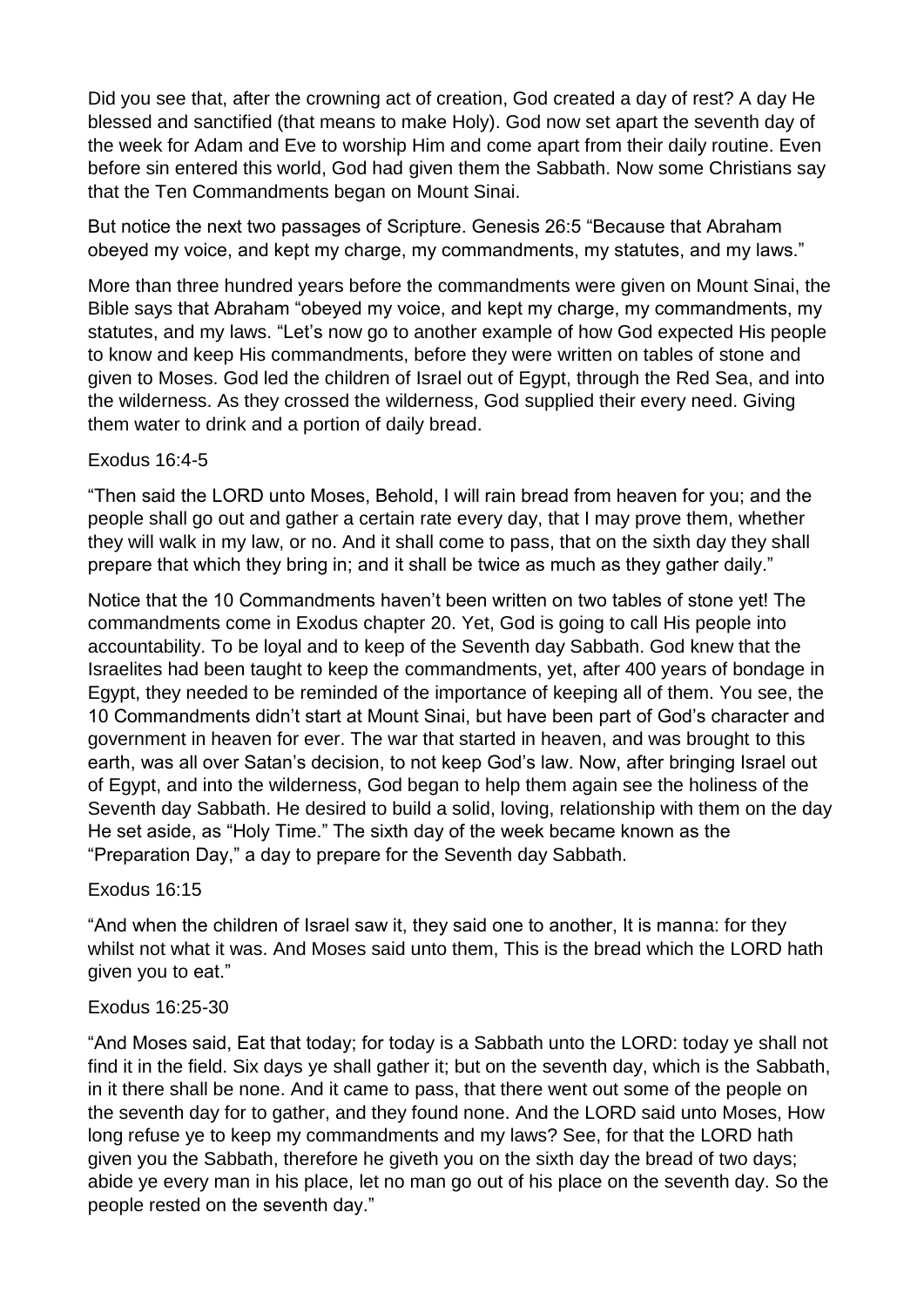The Lord gives them the bread of two days on the sixth day, so that they may prepare ahead for the Sabbath. On the Seventh day there is none in the field. God wanted them to learn to prepare ahead for the Sabbath, so that the Sabbath could be spent with Him! Yet as usual, some didn't believe and went out on the Sabbath to gather food and didn't find any. The Lord then said to Moses, "How long refuse ye to keep my commandments and my laws?" Which commandments? The Ten Commandments had not been written on tables of stone yet! Could God expect them to honor something that they didn't know about? NO! God gave His law to Adam and Eve and they passed it down through the generations.

That is how Abraham, not only knew about the commandments, but kept them! Let's turn our attention to Exodus chapter 20. We have already gone through the 10 Commandments; but, this time, I want to focus on the fourth commandment. Most of the Christian world believes in most of the Commandments; but, they want to forget the one Commandment God said to remember–the Commandment of "Holy Time."

### Exodus 20:8-11

"Remember the sabbath day, to keep it holy. Six days shalt thou labour, and do all thy work: But the seventh day is the sabbath of the LORD thy God: in it thou shalt not do any work, thou, nor thy son, nor thy daughter, thy manservant, nor thy maidservant, nor thy cattle, nor thy stranger that is within thy gates: For in six days the LORD made heaven and earth, the sea, and all that in them is, and rested the seventh day: wherefore the LORD blessed the sabbath day, and hallowed it."

The one day, God says to remember, most of the world forgets! God says we can do our own work, the other six days, but the Seventh-day Sabbath is His day-The Lord's Day! Yet, you have some today that say, "That was for the Jews!" Let me ask you, was "Thou shalt not commit adultery" only for the Jews? How about "Thou shalt not steal," was that only for the Jews? Of course not, but either we except the whole law or none of it! We can't pick and choose. As a person once said, "The Ten Commandments are not multiple choice!"

### Deuteronomy 5:29

"O that there were such an heart in them, that they would fear me, and keep all my commandments always, that it might be well with them, and with their children for ever!"

Here the Lord asks us to "Fear Him." The word "Fear" here doesn't mean to be afraid of Him, but rather to respect and reverence Him, to be loyal to Him. He also asks for us to "keep all my commandments always," God didn't change His mind, after all in Ecclesiastes 3:14, Solomon tells us that, "whatsoever God doeth, it shall be for ever: nothing can be put to it, nor any thing taken from it: and God doeth it, that men should fear before him." Once again we see that God is asking for our allegiance and loyalty, and tells us that He doesn't change! Which means what He establishes is right for everyone! Now let's turn our attention to Jesus, as our example, to see what day He worshipped on.

Luke 4:16 "And he came to Nazareth, where he had been brought up: and, as his custom was, he went into the synagogue on the Sabbath day, and stood up for to read." The Bible says, "His custom was," to go to the synagogue or church on the "Sabbath day," A custom is something that you do out of habit, or regularly. This text is clear the Jesus made a practice of going to church on the Seventh day Sabbath. Now, do you think that Jesus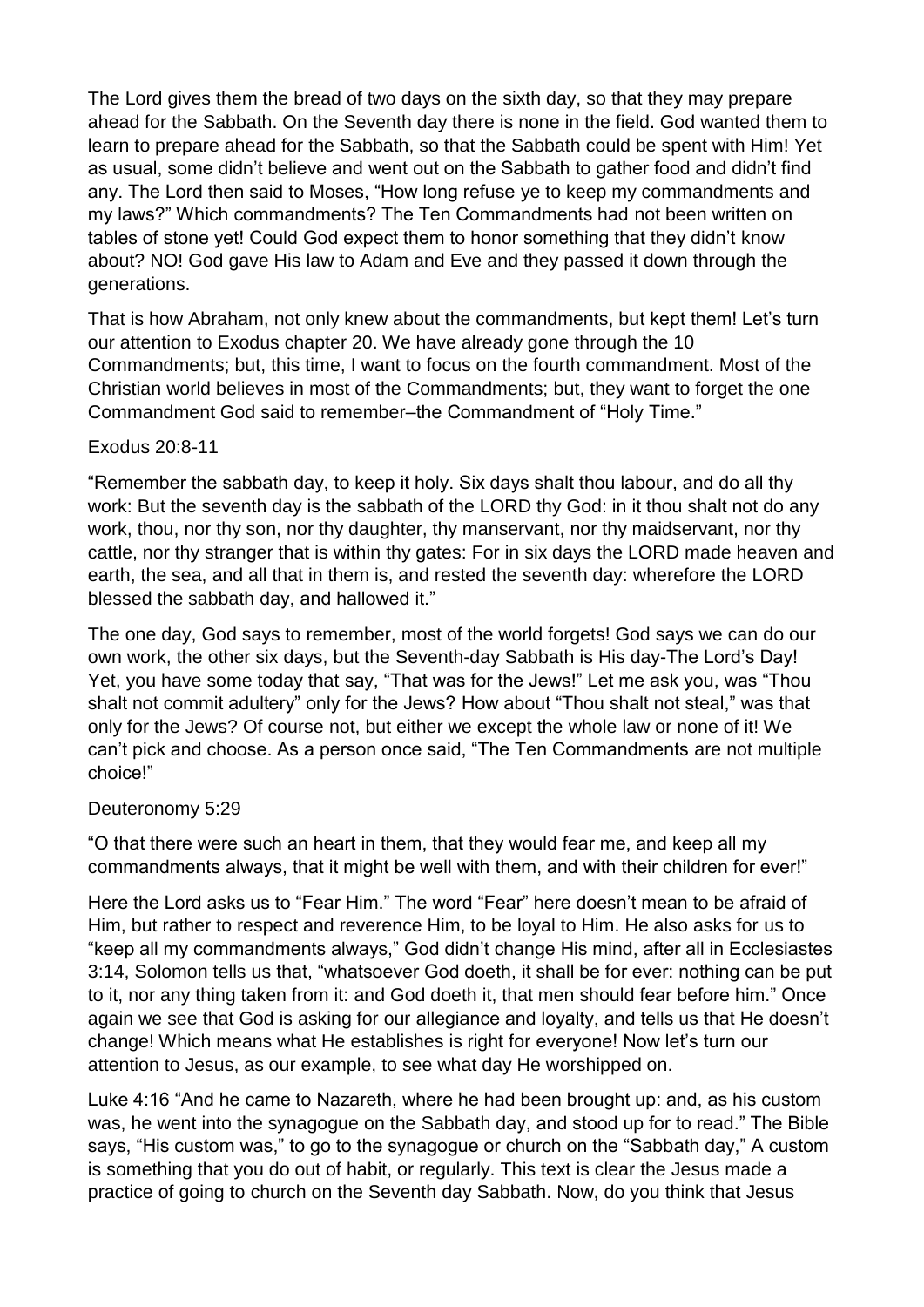went to church on the Sabbath to be saved? No, it was the will of His Father in Heaven that, as our example, He would keep the whole law.

Jesus tells us in John 14:15, "If you love me, keep my commandments." Because of our love for God we will respond the same way. You might ask, "How can we really know which day the Sabbath is?" That is a good question. Once again, let us go to the Scriptures to discover the answer.

### Luke 23:54 - 24:3

"And that day was the preparation, and the Sabbath drew on. And the women also, which came with him from Galilee, followed after, and beheld the sepulchre, and how his body was laid. And they returned, and prepared spices and ointments; and rested the Sabbath day according to the commandment. Now upon the first day of the week, very early in the morning, they came unto the sepulchre, bringing the spices which they had prepared, and certain others with them. And they found the stone rolled away from the sepulchre. And they entered in, and found not the body of the Lord Jesus."

### **Notice the sequence**:

| <b>Preparation Day</b> | 6th day of the week | Friday   |
|------------------------|---------------------|----------|
| Sabbath                | 7th day of the week | Saturday |
| First Day              | 1st day of the week | Sunday   |

Now all of Christianity knows that Jesus rose on the first day of the week, or Sunday as we know it today. We also know from Exodus chapter 16 that the "Preparation day" was on the sixth day, which is the day Jesus died. Our calendar today points to this day as "Good Friday," because of the death of Jesus Christ on the cross. This passage of Scripture points out that the Sabbath, is the day between Friday and Sunday, and that would be Saturday! Therefore, the Bible is clear, we can know which day the Sabbath is on, Saturday. This is why the priests were anxious to get Jesus off the cross before sundown, because the Sabbath started at sunset on Friday and went until sundown on Saturday. Twenty-four hours that God has declared is holy!

Leviticus 23:32 "It shall be unto you a Sabbath of rest, and ye shall afflict your souls: in the ninth day of the month at even, from even unto even, shall ye celebrate your Sabbath."

Genesis 1:5 "And God called the light Day, and the darkness he called Night. And the evening and the morning were the first day."

### **Key Point**:

1. The Sabbath is not just the hour or two you spend at church! It is a complete twenty-four hours, starting at sunset and ending at sunset the next day.

At creation, God established two parts to a day, dark (night time) and light (day time). God said the evening (night time) and the morning (day time), were each day. This helps us to understand how God recognizes time. Evening begins at sunset and then, 24 hours later, the day ends at sunset. So sunset starts and ends a day. That's what Luke 23:54 says, "That day was the preparation, and the Sabbath drew on." It was late in the afternoon, when they took the body of Jesus off the cross, and took Him to the tomb. By the time the women got back home it was about sunset. They kept the Sabbath and then went back early Sunday morning. Therefore, we see that the Sabbath actually starts at sundown on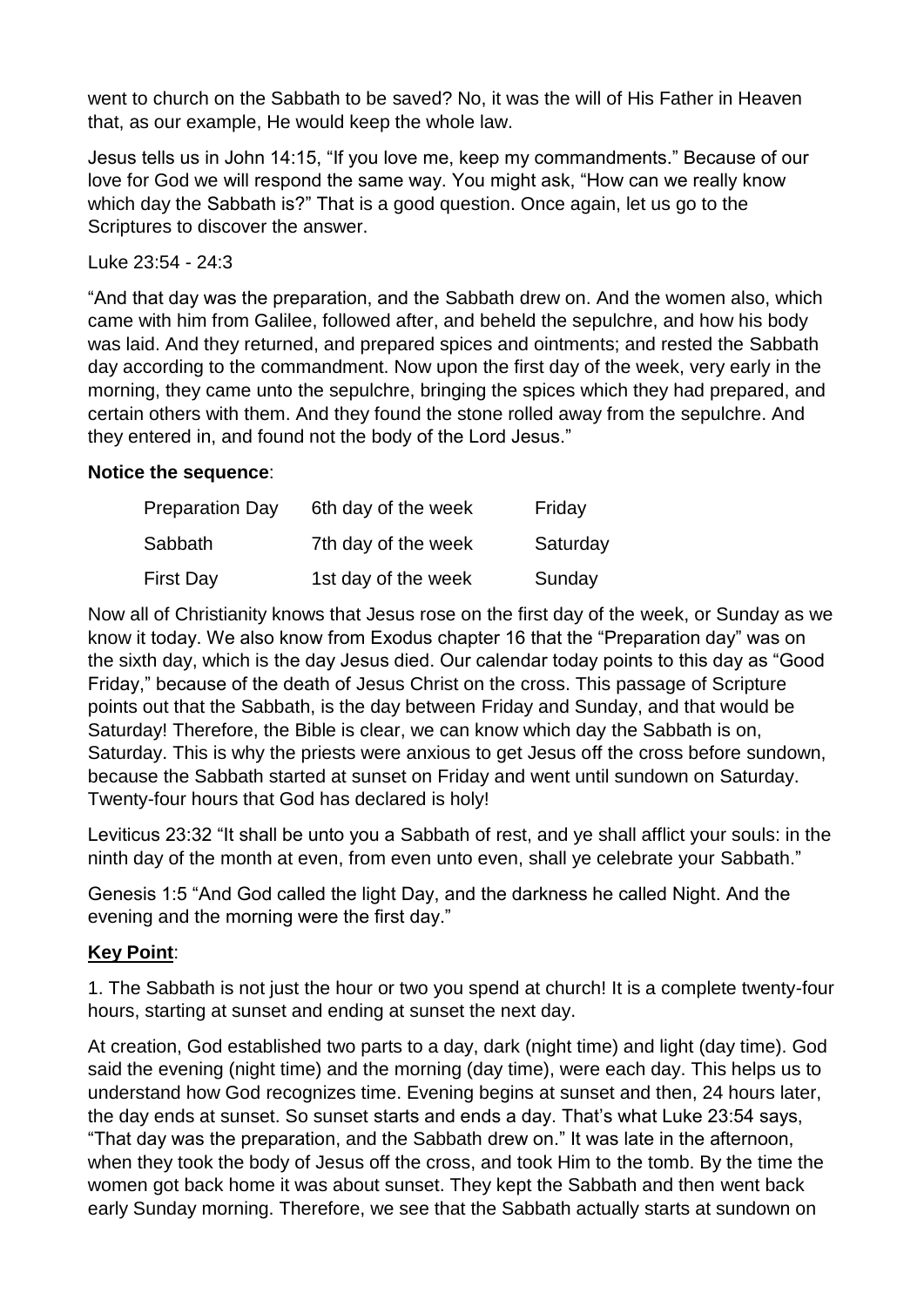Friday night and continues until sundown on Saturday night.

# **Key Points**:

1. In 140 languages of the world, the word for the seventh day of the week is "Sabbath."

2. Webster's Dictionary has these definitions:

Saturday: "The 7th day of the week"

Sunday: "The 1st day of the week"

Now, you might say, I understand that in the Old Testament God's people worshipped on the Seventh day Sabbath, but, today, we worship on the first day in honor of His resurrection, the Christians "Lord's Day." The first question I would have to ask is, "Where in the Bible do we find a command to worship on the first day of the week in honor of His resurrection?" You might say, well John was in the "Spirit on the Lord's Day."

Revelation 1:10

"I was in the Spirit on the Lord's Day, and heard behind me a great voice, as of a trumpet,"

# **Keys Points**:

There are two things we need to look at here.

1. Does this text, alone, tell us which day of the week the Lord's Day is? NO!

2. Does it tell us He has a day? YES! So, let's take a look at what the Bible says, is the Lord's Day!

# Mark 2:27-28

"And he said unto them, The sabbath was made for man, and not man for the sabbath: Therefore the Son of man is Lord also of the sabbath."

Here Jesus points us back to the creation week, that ended with the Sabbath (seventh day) created for man to always remember Him as their Creator God. Therefore, the Sabbath is not only a memorial of Creation, but points us to our Creator, Lord and Saviour-Jesus Christ.

# Exodus 20:8-11

"Remember the sabbath day, to keep it holy. Six days shalt thou labour, and do all thy work: But the seventh day is the sabbath of the LORD thy God: in it thou shalt not do any work, thou, nor thy son, nor thy daughter, thy manservant, nor thy maidservant, nor thy cattle, nor thy stranger that is within thy gates: For in six days the LORD made heaven and earth, the sea, and all that in them is, and rested the seventh day: wherefore the LORD blessed the sabbath day, and hallowed it."

In the heart of God's Law we find the fourth commandment. God tells us that six days are for doing the work that we need to do, but the "Seventh day is the Sabbath of the LORD thy God:" Here we find the Lord Himself says that the Seventh day (Saturday as we know it) is the Lord's Day! Then He gives us the reason we should keep it. "For in six days the LORD made (Created) heaven and earth, the sea, and all that in them is, and rested the seventh day: wherefore the LORD blessed the Sabbath day, and hallowed it." He once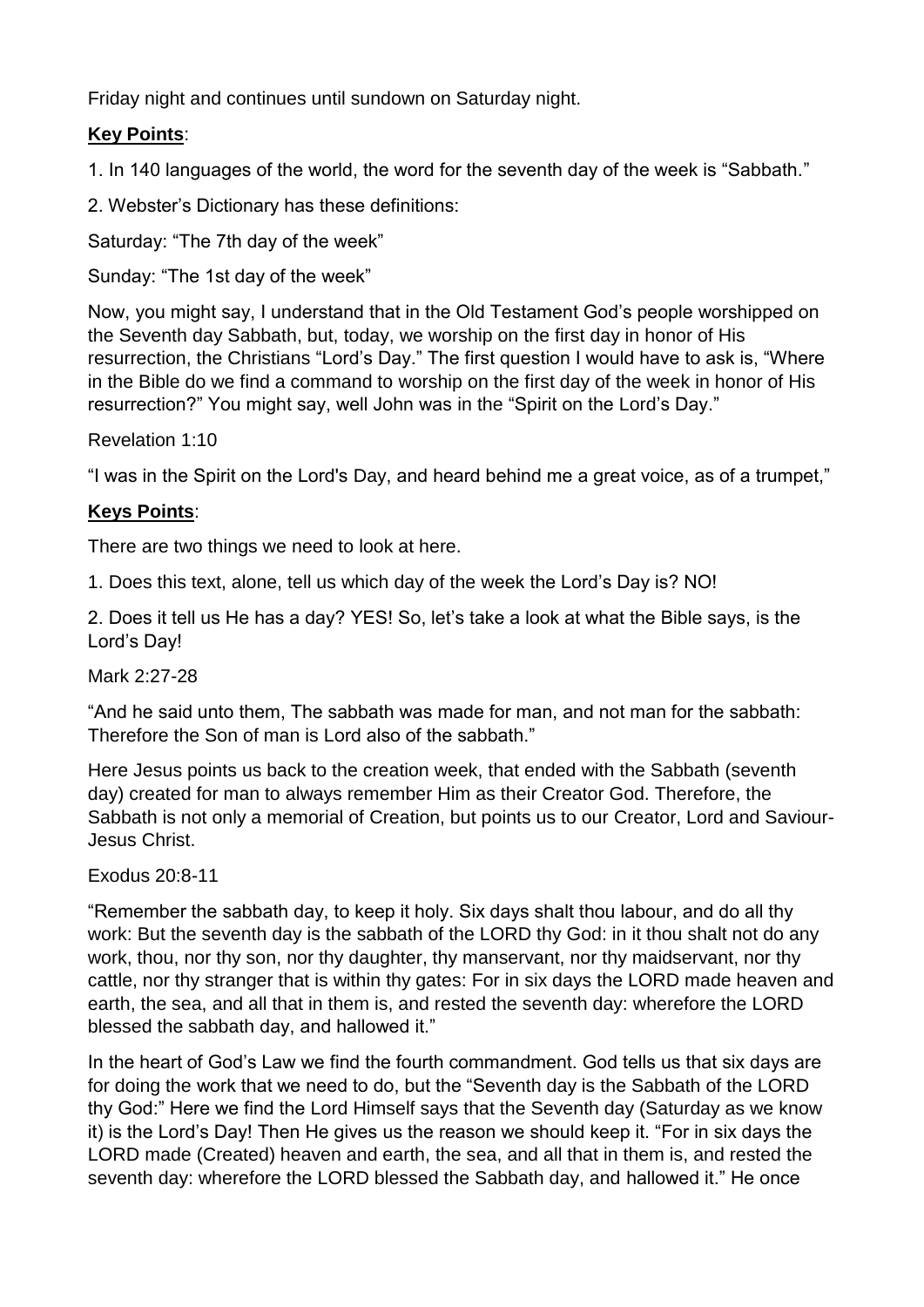again brings us back to Creation, with Him as the Creator, as the reason to keep the Sabbath.

Some will tell you that Sabbath isn't mentioned in the New Testament so you don't have to keep it! But, stop and think for a moment. If Jesus had changed the day of worship, from the Seventh day Sabbath (Saturday) to the First day of the week (Sunday), after four thousand years of keeping the Sabbath, don't you think it would have been the biggest news of the New Testament? Matthew, Mark, Luke, John, Peter, and Paul were all Sabbath keepers! This would have been the most important topic! Yet you don't hear a lot about it, because it wasn't changed and everyone was expected to keep it. Next we want to consider a passage in Hebrews where the Apostle Paul is warning other to keep the Sabbath.

### Hebrews 4:10-11

"For he that is entered into his rest, he also hath ceased from his own works, as God did from his. Let us labour therefore to enter into that rest, lest any man fall after the same example of unbelief."

The Apostle Paul says that we should stop our own works, just like God did His. He is pointing us back to Creation, the Sabbath that God gave to all mankind, starting with Adam and Eve. He then shares the example of the children of Israel when in the wilderness went out to collect Manna on the Sabbath and there wasn't any. Paul says, "Let us labour therefore to enter into that rest, lest any man fall after the same example of unbelief." Notice he said, "That" rest! Not just any day you choose, but the day God chose, the Seventh Day Sabbath (Saturday). God made a special day, in which He blessed and sanctified, or made it holy, just for us. He wants to spend the Sabbath with us, building a close relationship and showing us His plan for our lives.

### **Let's quickly review two important points**:

1. The fourth Commandment says "the seventh-day is the Sabbath of the Lord thy God."

2. Therefore, the Seventh-day Sabbath is the Lord's Day.

You might say, "But didn't Jesus or the disciples change the day of worship from the seventh day to the first? Jesus tells us in John 14:15 "If ye love me, keep my commandments." He is calling for His people to keep all of His commandments forever!

As Jesus was looking almost 40 years into the future when Jerusalem would be destroyed, warns us in Matthew 24:20, "But pray ye that your flight be not in the winter, neither on the Sabbath day."

Jerusalem was destroyed in 70 A.D., almost 40 years after Jesus died on the cross! If Jesus was going to change the day of worship why did He bother telling His disciples to pray their flight wouldn't be on the Sabbath day? The answer is simple, He wouldn't!

The book of Acts, tells us that after His resurrection Jesus spent the next 40 days with His disciples.

That would have covered five weekends, and would have given Him opportunity to share about a change in the day of worship, yet we don't read that anywhere, because Jesus didn't change the day of worship! Now let's see what day the Apostle Paul worshipped on.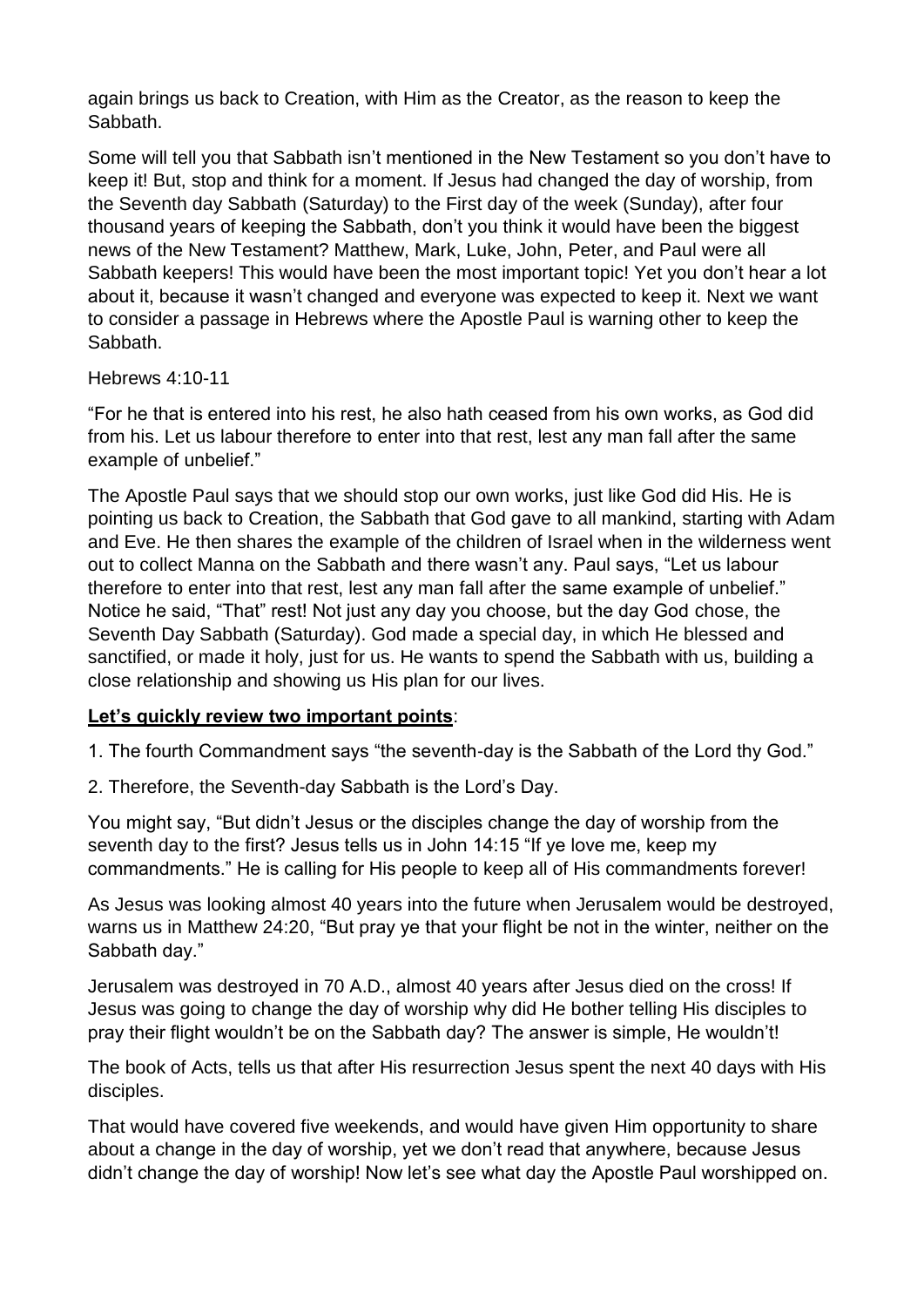### Acts 13:14-15

"But when they departed from Perga, they came to Antioch in Pisidia, and went into the synagogue on the Sabbath day, and sat down. And after the reading of the law and the prophets the rulers of the synagogue sent unto them, saying, Ye men and brethren, if ye have any word of exhortation for the people, say on."

#### **Key Points**:

1. Fifteen years after Jesus went back to heaven, Paul was still going to church on the Sabbath.

2. He wasn't there to preach, he was there to worship.

3. It wasn't until the leaders asked him, saying, "If ye have any word of exhortation for the people, say on," that he stood up and talked.

Some will say that Paul only went to church on the Sabbath to reach just the Jews, but the Scriptures tell us differently.

Acts 13:42-44

"And when the Jews were gone out of the synagogue, the Gentiles besought that these words might be preached to them the next Sabbath. Now when the congregation was broken up, many of the Jews and religious proselytes followed Paul and Barnabas: who, speaking to them, persuaded them to continue in the grace of God. And the next Sabbath day came almost the whole city together to hear the word of God."

### **Key Points**:

1. Paul was given as an evangelist to the Gentiles first.

2. When Paul was leaving church the Gentiles asked "That these words might be preached to them the next Sabbath." Why didn't the Gentiles ask Paul to preach to them the next day, the first day of the week? Because they knew Paul went to church on the Sabbath!

3. "The next Sabbath day came almost the whole city together to hear the word of God." Jews and Gentiles came together to worship on the seventh day Sabbath.

Acts 17:2 "And Paul, as his manner was, went in unto them, and three Sabbath days reasoned with them out of the scriptures,"

Twenty years after Christ was crucified, resurrected and went back to heaven, "Paul, as his manner was, went in unto them and three Sabbath days reasoned with them out of the scriptures."

#### Acts 18:4 and 11

v. 4 "And he reasoned in the synagogue every Sabbath, and persuaded the Jews and the Greeks."

v. 11 "And he continued there a year and six months, teaching the word of God among them."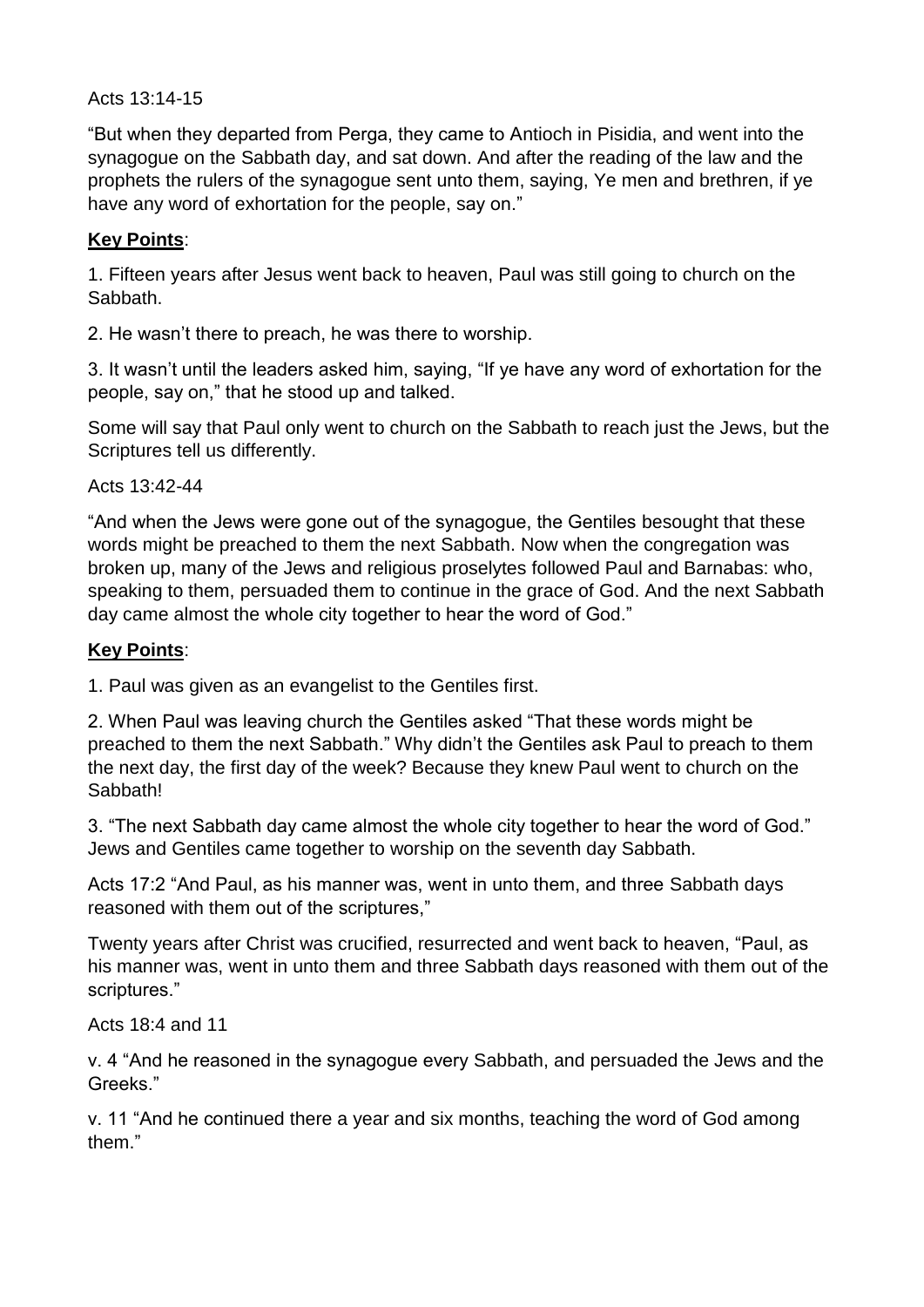### **Key Points**:

1. Paul "Persuaded the Jews and the Greeks" "Every Sabbath."

2. Twenty-five years after Jesus went back to heaven, Paul continued his work, preaching every Sabbath, for one and a half years in the city of Corinth.

Now, let's look at the everlasting gospel, a message for God's people living in the end times.

Revelation 14:6-7

"And I saw another angel fly in the midst of heaven, having the everlasting gospel to preach unto them that dwell on the earth, and to every nation, and kindred, and tongue, and people, Saying with a loud voice, Fear God, and give glory to him; for the hour of his judgment is come: and worship him that made heaven, and earth, and the sea, and the fountains of waters."

### **Keys Points**:

1. The last day message given here is not just for the Jews but for everyone in the world.

2. We are to "Fear" (Reverence) God and give Him Glory. We do this through our lifestyle. He is asking us to be loyal to Him in all that we do.

3. The judgment hour is upon us and we are to share that Jesus is standing in judgment of His people. Do our lives give evidence that we are sons and daughters of God? Are we surrendered to His will?

4. Worship Him that "Made." Another word for made is "Created." We are to give honor to God and worship Him as the Creator on the memorial that He set up to remind us of Creation, the Seventh-day Sabbath.

That is why John, who wrote the book of Revelation, declares that God's last day people will be keeping all of God's commandments including the fourth, the seventh day Sabbath. Revelation 14:12 "Here are they that keep the commandments of God, and the faith of Jesus."

Revelation 12:17 "which keep the commandments of God, and have the testimony of Jesus Christ."

Revelation 22:14 "Blessed are they that do his commandments,"

One of the most exciting things we see about the Sabbath is that it doesn't end here on this earth! We will be keeping the Sabbath throughout eternity!

#### Isaiah 66:22-23

"For as the new heavens and the new earth, which I will make, shall remain before me, saith the LORD, so shall your seed and your name remain. And it shall come to pass, that from one new moon to another, and from one Sabbath to another, shall all flesh come to worship before me, saith the LORD."

When this earth is destroyed and Jesus makes it over new, the Bible says that "From one Sabbath to another, shall all flesh come to worship before me, saith the LORD." That means, throughout eternity, every Sabbath we will come together to worship Him as our